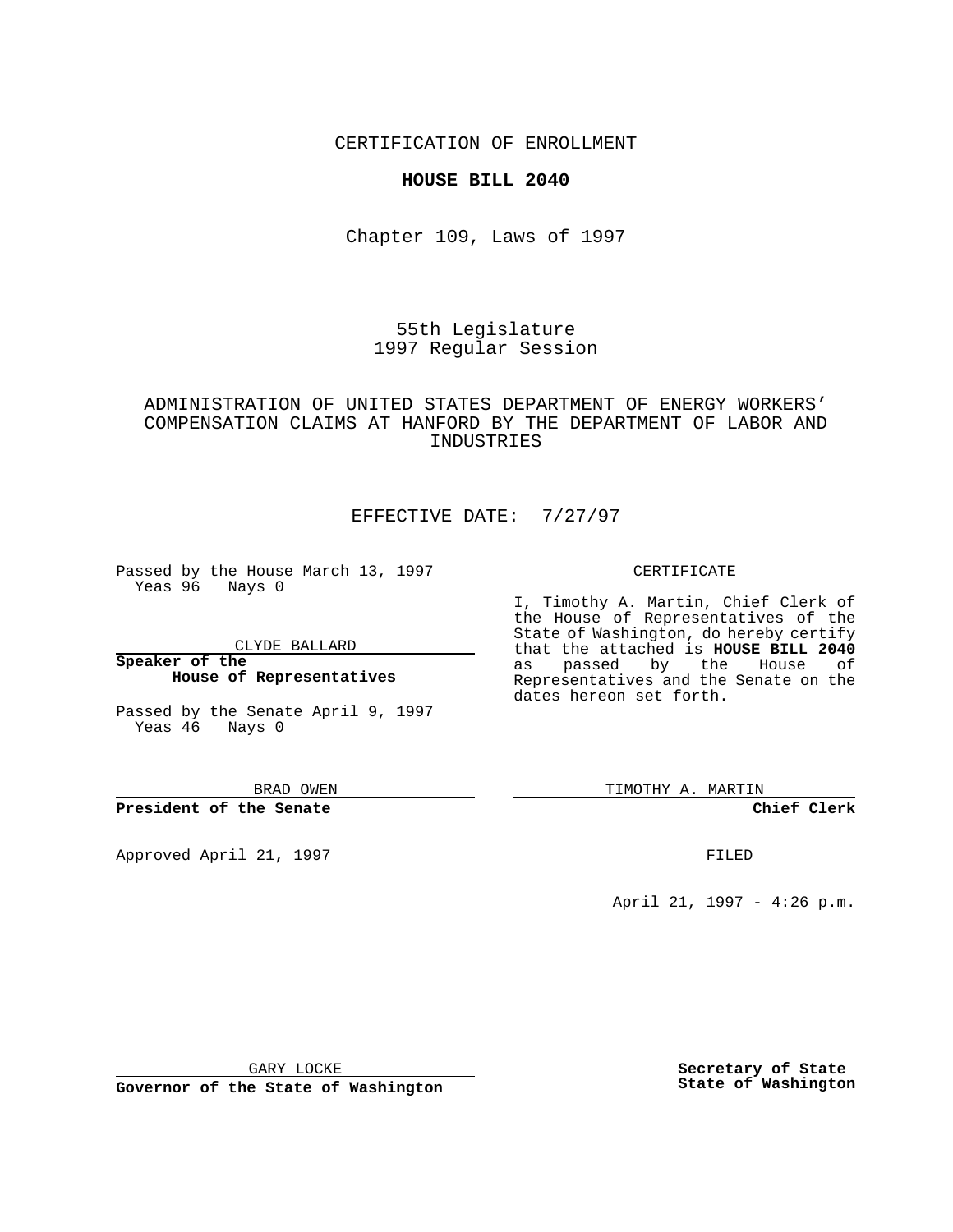## **HOUSE BILL 2040** \_\_\_\_\_\_\_\_\_\_\_\_\_\_\_\_\_\_\_\_\_\_\_\_\_\_\_\_\_\_\_\_\_\_\_\_\_\_\_\_\_\_\_\_\_\_\_

\_\_\_\_\_\_\_\_\_\_\_\_\_\_\_\_\_\_\_\_\_\_\_\_\_\_\_\_\_\_\_\_\_\_\_\_\_\_\_\_\_\_\_\_\_\_\_

Passed Legislature - 1997 Regular Session

### **State of Washington 55th Legislature 1997 Regular Session**

**By** Representatives Hankins, Delvin, McMorris and Conway; by request of Department of Labor & Industries

Read first time 02/18/97. Referred to Committee on Commerce & Labor.

 AN ACT Relating to authorizing the continuation of a special insuring agreement for workers' compensation for the United States department of energy; amending 1951 c 144 s 1 (uncodified); adding a new section to chapter 51.04 RCW; and repealing 1951 c 144 s 2 (uncodified).

6 BE IT ENACTED BY THE LEGISLATURE OF THE STATE OF WASHINGTON:

7 **Sec. 1.** 1951 c 144 s 1 (uncodified) is amended to read as follows: 8 The department of labor and industries upon the request of the 9 secretary of defense of the United States or the ((chairman)) secretary 10 of the United States ((atomic energy commission)) department of energy, 11 may in its discretion approve ((or promulgate war projects insurance 12 rating plans or defense projects insurance rating plans, providing for 13 insurance with respect to cost plus fixed fee projects, and all war, 14 defense or other contracts in the national interest of every kind and 15 nature, involved in the prosecution of the war, national defense or 16 national interest, and engaged in the performance of the work, either 17 directly or indirectly, for the United States, regardless of whether 18 such plan conforms to the requirements specified in the industrial 19 insurance law of this state whenever the department finds that the